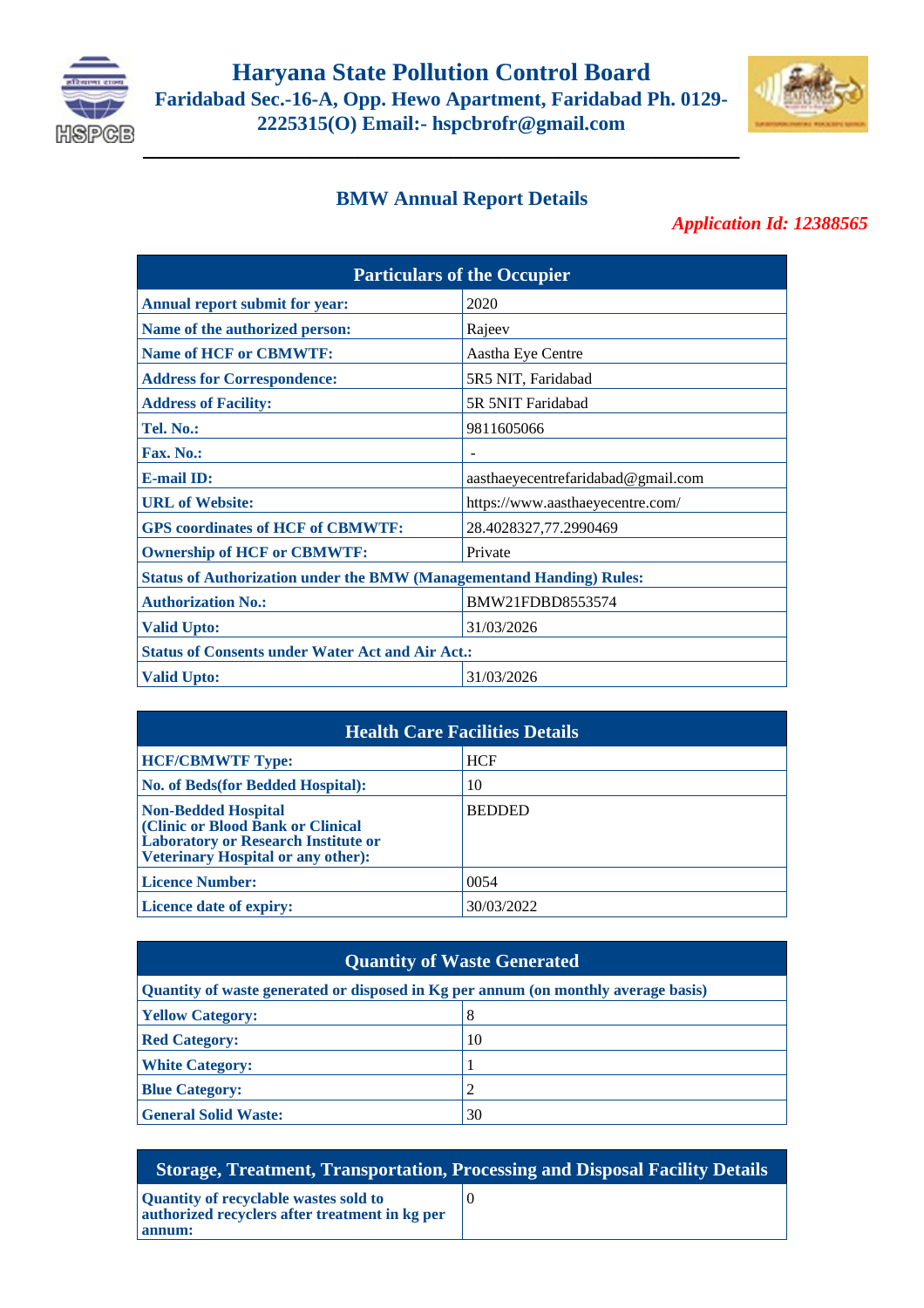| No of vehicles used for collection and<br>transportation of BMW:                                             | 1                                                      |  |
|--------------------------------------------------------------------------------------------------------------|--------------------------------------------------------|--|
| <b>Name of the Common BMW Treatment</b><br><b>Facility Operator through which wastes are</b><br>disposed of: | <b>GOLDEN EAGLE WASTE MANAGEMENT</b><br><b>COMPANY</b> |  |
| Details of the on-site storage facility:                                                                     |                                                        |  |
| Size:                                                                                                        | $8 * 6$                                                |  |
| <b>Capacity:</b>                                                                                             | 50                                                     |  |
| Provision of on-site storage:                                                                                | <b>COLOURED CODED CONTAINERS</b><br><b>PROVIDED</b>    |  |

| <b>Disposal Facility</b>                     |                        |                  |                                                  |
|----------------------------------------------|------------------------|------------------|--------------------------------------------------|
| <b>Type of Treatment</b><br><b>Equipment</b> | <b>Number of Units</b> | Capacity(Kg/day) | <b>Quantity Treated or</b><br>Disposed(Kg/annum) |
| <b>List is Empty</b>                         |                        |                  |                                                  |

| Details of incineration, ash and ETP sludge generated,<br>disposal during the treatment of wastes in Kg per annum |  |  |
|-------------------------------------------------------------------------------------------------------------------|--|--|
| <b>Type of waste</b><br>Quantity Generated<br><b>Where disposal</b>                                               |  |  |
| <b>List is Empty</b>                                                                                              |  |  |

| <b>BMW Management Committee</b>       |    |  |
|---------------------------------------|----|--|
| Do you have BMW management committee: | no |  |

| <b>Training Conducted on BMW Details</b>                         |          |  |
|------------------------------------------------------------------|----------|--|
| <b>Number of training conducted on BMW</b><br><b>Management:</b> | 3        |  |
| Number of personnel trained:                                     | 20       |  |
| Number of personnel trained at the time of<br>induction:         | 1        |  |
| Number of personnel not undergone any<br>training so far:        | $\theta$ |  |
| Whether standard manual for training is<br>available:            | yes      |  |
| Any other information:                                           | no       |  |

| <b>Details of the accident occurred</b> |    |  |
|-----------------------------------------|----|--|
| No. of accident occurred:               |    |  |
| Number of the persons affected:         |    |  |
| <b>Remedial Action taken:</b>           |    |  |
| <b>Any Fatality occurred, details:</b>  | NО |  |

| <b>Other Details</b>                                                                                                                  |           |
|---------------------------------------------------------------------------------------------------------------------------------------|-----------|
| Are you meeting the standards of air Pollution<br>from the incinerator?. How many times in last<br>vear could not met the standards?: | <b>NA</b> |
| <b>Details of Continuous online emission</b><br>monitoring systems installed:                                                         | <b>NA</b> |
| Liquid waste generated and treatment methods   NA<br>in place. How many times you have not met the<br>standards in a year:            |           |